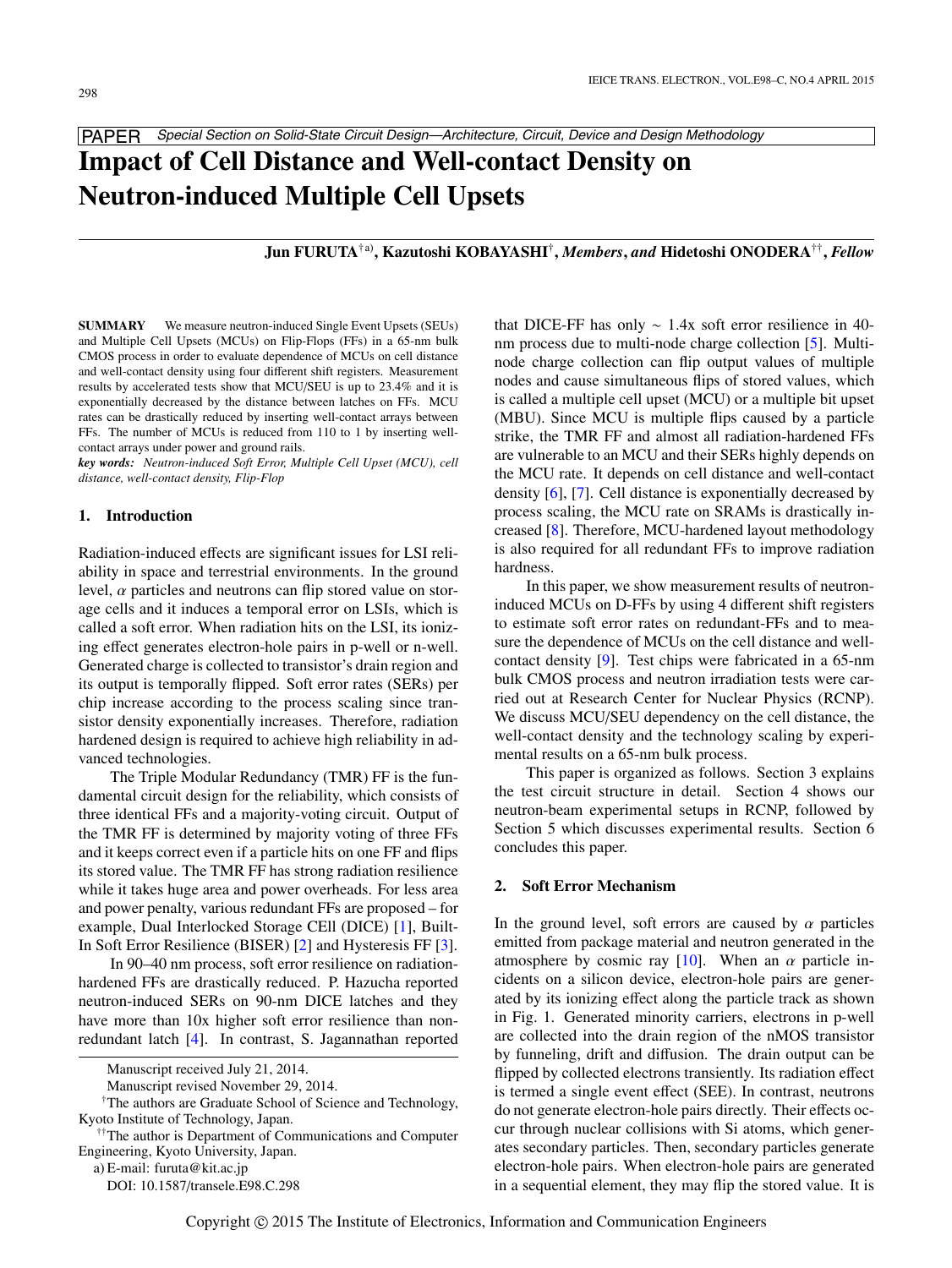

Fig. 1 Single event effect on a silicon device.



**Fig. 2** Mechanisms of multiple errors.

called a single event upset (SEU). The SEU rate on silicon devices increases according to process scaling since gate capacitance of a transistor is reduced by process scaling and output is flipped more easily.

Radiation-induced multiple errors, however, are not caused by charge collection only. They are caused by several mechanisms – charge sharing, the parasitic bipolar effect and successive hits as shown in Fig.  $2 \lfloor 11 \rfloor - \lfloor 13 \rfloor$ . Charge sharing denotes collection of charge by multiple transistors. The parasitic bipolar effect is induced by arising wellpotential caused by radiation incidence, which turns on parasitic bipolar transistors. Therefore, it depends on the wellcontact density and distance. Successive hits mentions that one particle penetrates multiple transistors. Successive hits depend on the angle of particle incidence. MCU rate are increased by process scaling in any mechanism because the cell distance is shorter in advanced technologies.

# **3. Test Chip Structure**

We fabricated a test chip in 65-nm bulk CMOS process to measure soft error by the spallation neutron beam at RCNP. The purposes of the test chip are as follows.

• To estimate neutron-induced soft error rates on redun-



**Fig. 3** Conceptual Layout structures of four different shift registers. Clock buffer chains are omitted in this figure.



**Fig. 4** Schematic diagram of implemented FFs. The values show normalizing drive strengths.

dant FFs and compare them with SEU rates on nonredundant FFs.

- To evaluate cell-distance dependence of MCUs for effective layout design methods of redundant FFs.
- To evaluate dependence of MCUs on well-contact density (well-contact distance). If MCU rates strongly depend on it, MCUs are mainly caused by the parasitic bipolar effect. It is because parasitic bipolar transistors turn on by raising well-potential  $[12]$ .

To estimate soft error rates on redundant-FFs, we implement four different types of shift registers as shown in Fig. 3. They are implemented with conventional non-redundant FFs. We assume that MCU rates on FFs are equivalent to the SEU rate on redundant FFs which consist of nonredundant FFs. All shift registers are constructed by FFs and clock buffer chains [\[14\]](#page-5-13). Implemented FFs have the same layout structure except well-contacts. Figure 4 shows the schematic diagram. The master and slave latches are constructed by inverters and tri-state inverters.

Shift registers (a)–(c) in Fig. 3 have  $0 \mu m$ ,  $1 \mu m$  and  $2 \mu$ m horizontal offsets between odd rows and even rows in order to measure MCU rates by changing the distance between latches in FFs. When the clock is "1", master latches are in the hold state. We can obtain 6 kinds of MCU rate simultaneously from observed MCU patterns as shown in Fig. 5. In addition, shift registers have different distances between slave latches and between master latches as shown in the upper left of Fig. 5. Therefore, we obtain 12 kinds of MCU rate with  $0.5-4.6 \mu m$  by alternating the clock signal.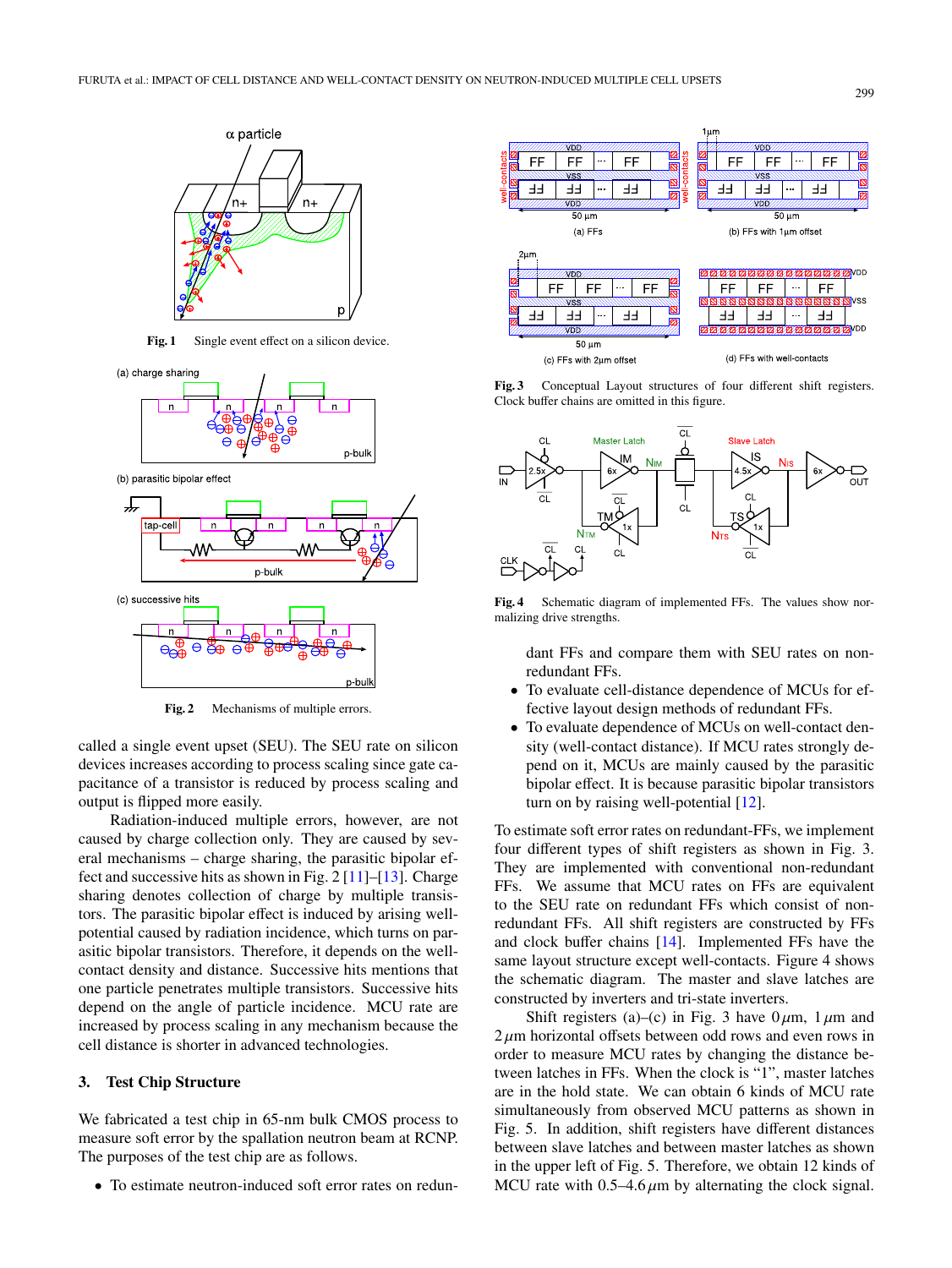

**Fig. 5** Distance between master latches or salve latches on shift register  $(a)$ – $(c)$  in Fig. 3.



**Fig. 6** MCU-induced soft errors on aligned TMR FFs.

We can measure distance-dependence of MCUs using these three simple shift registers.

Shift registers  $(a)$ – $(c)$  have isolated well-contacts which are inserted every  $50 \mu m$  (every 10 FFs). In contrast, the shift register of Fig. 3(d) has well-contact arrays under its power and ground rails. It has 60x higher wellcontact density than the other shift registers (a)–(c). We obtain dependence of them on well-contact density by comparing MCU rates between the shift registers (a) and (d) which have same cell offsets. Each shift register is constructed by 10,000 FFs.

To estimate soft error rates on a TMR FF from measurement results of implemented shift registers, we suppose that a 10,000 bit shift register is constructed by TMR FFs and all FFs are aligned as shown in Fig. 6. When an MCU occurs on FFs which construct a TMR FF, it causes a soft error. In the shift register constructed by aligned TMR FFs, 2/3 of MCUs are caused on adjacent FFs in one TMR FF and 1/3 of MCUs are caused on adjacent FFs in two adjacent TMR FF as shown in Fig. 6. The soft error rate of the 10,000 bit TMR FFs constructed by 30,000 bit FFs is twice  $(2/3 \times 3)$  as high as MCU rate of 10,000 bit non-redundant FFs.



Fig. 7 Chip micrograph with floorplan.



#### **4. Experimental Setup**

Figure 7 shows a test chip micrograph fabricated in a 65 nm bulk CMOS process. It has twin-well structure and its supply voltage is 1.2 V. Each shift register includes 10 k FFs. The total area of four shift registers is  $0.5 \times 0.8$  mm<sup>2</sup> on a 2  $\times$  4 mm<sup>2</sup> die.

Accelerated tests were carried out by spallation neutron irradiation at RCNP. Figure 8 shows the neutron beam spectrum compared with the terrestrial neutron spectrum at the ground level of Tokyo. The average acceleration factor is  $3.8 \times 10^8$ . In order to increase error counts, we measured 24 chips at the same time using stacked DUT boards. An engineering LSI tester is used to control DUTs and collect shifted error data.

All stored values of the shift registers were initialized to "ALL0" or "ALL1". Therefore, SET pulses on clock buffer chains are negligible since they cannot flip stored values on FFs. During irradiation, clock signal is fixed to "1" or "0" to keep master latches or slave latches in FFs in the hold state. All stored values are retrieved every 5 min. The expected value of SEUs on FFs is less than 3 SEU/(chip · 5 min). Since each test chip has 40 k FFs, adjacent FFs are rarely flipped by 2 SEUs. Thus, when adjacent FFs are flipped simultaneously, we expect that these flips are caused by MCUs.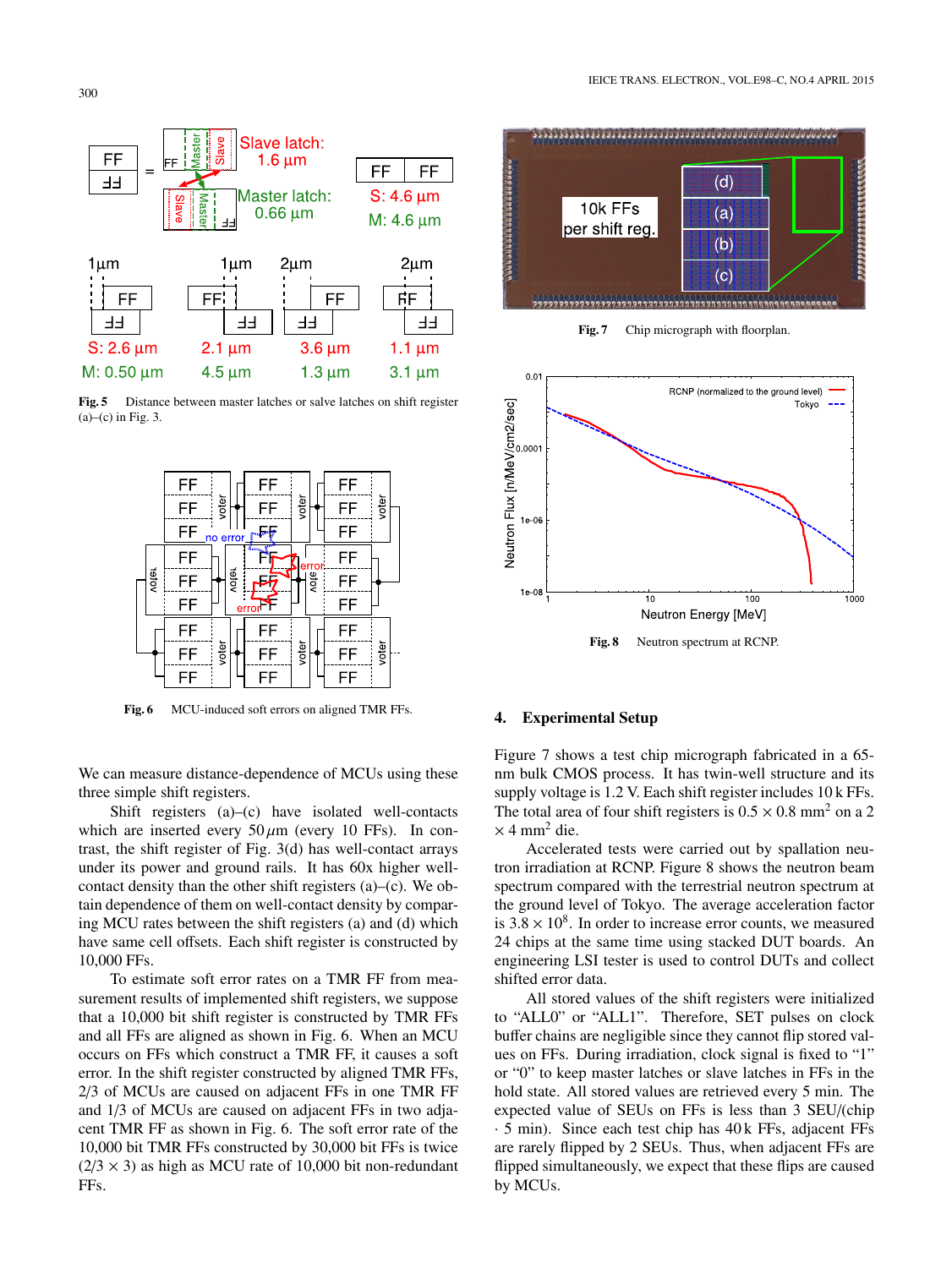**Table 1** The number of SEUs and MCUs by neutron irradiation when stored value is "ALL0" and clock signal is "1" (Master latches are in hold state).

| Shift                 | Min. cell    | $#$ of     | $#$ of     | <b>MCU</b> |
|-----------------------|--------------|------------|------------|------------|
| Register              | distance     | <b>SEU</b> | <b>MCU</b> | ratio [%]  |
| $(a)$ FFs             | $0.66 \mu m$ | 617        | 110        | 17.8       |
| (b) FFs w/1 $\mu$ m   | $0.5 \mu m$  | 631        | 148        | 23.4       |
| (c) FFs w/2 $\mu$ m   | $1.3 \mu m$  | 654        | 91         | 13.9       |
| $(d)$ FFs w/well-con. | $0.66 \mu m$ | 498        |            | 0.2        |

Table 2 The number of SEU and MCU rates by neutron irradiation when stored value is "ALL0" and clock signal is "0" (Slave latches are in hold state)

| Stored         | Shift    | SEU rate   | MCU rate   |
|----------------|----------|------------|------------|
|                |          |            |            |
| values         | Register | [n/Mbit/h] | [n/Mbit/h] |
| AIJ.0          | (a)      | 60         | $\theta$   |
| $(N_{TS} = 0)$ | (b)      | 78         | 0          |
|                | (c)      | 79         | 0          |
|                | (d)      | 91         | 0          |
| ALL1           | (a)      | 254        | 15         |
| $(N_{TS} = 1)$ | (b)      | 283        | 10         |
|                | (c)      | 259        | 33         |
|                | (d)      | 165        |            |

#### **5. Experimental Results**

In this section, we show experimental results by neutron irradiation. Note that the number of SEUs includes that of MCUs. MCU/SEU becomes 100% when all flips are MCUs.

Table 1 shows the number of SEUs and MCUs of the shift registers as shown in Fig. 3 when stored values are "ALL0" and the clock signal is "1" (master latches are in the hold state). The MCU/SEU is up to 23.4% which is close to that on 65-nm SRAM cells [\[8\]](#page-5-7). These results clearly show that soft-error rate on TMR FFs caused by MCUs is only 46.8% of that on FFs. In contrast, the shift register (d) has a very low MCU rate and only one MCU is observed on it. The number of MCUs is reduced from 110 to 1 by inserting well-contact arrays under supply and ground rails of FFs. Therefore, we can improve soft-error resilience of the redundant FFs without delay overhead by inserting well-contacts between latches. It also shows that almost all MCUs are caused by the parasitic bipolar effect since it is caused by well-potential perturbation  $[12]$ . In the shift register (a)–(c), we observe more than 3-bit MCUs as shown in Fig. 9. We assume that 5 to 8-bit MCUs are caused by successive hits by one secondary ion because they spread in line [\[13\]](#page-5-11).

Table 2 shows SEU and MCU rates on shift register (a) and (d) when the clock signal is "0" (slave latches are in the hold state). All shift registers have higher SEU rates when stored values are "ALL1" and the output node of the tri-state inverter in the slave latch  $(N_{TS})$  in Fig. 4 is "1". The tri-state inverters have smaller critical charge than the inverters since the tri-state inverters have weaker drive strength. It suggests that nMOS transistors are weak to SEUs.  $N_{TS}$  in Fig. 4 is flipped to "0" when a particle hits on the nMOS transistor in the tri-state inverter. In the fabricated structure, no MCU is



Fig. 9 MCU patterns with more than 3 bits flipped.



**Fig. 10** The parasitic bipolar effect keeps FFs from be flipped, which is calculated from circuit-level simulation [\[16\]](#page-5-14).

observed at  $N_{TS} = 0$  as shown in Table 2 and 96% of MCUs are on FFs whose p-bulk are shared, which is consistent with the results of [\[6\]](#page-5-5). It shows that almost all MCUs are induced when a particle hits on nMOS transistors constructing the tri-state inverter.

Compared with SEU rates on shift registers, shift register (d) has the highest SEU rate at  $N_{IS} = 0$ . It is because the parasitic bipolar effect prevents FFs from being flipped at  $N_{TS} = 0$  [\[15\]](#page-5-15).

We explain its phenomena using the circuit level simulation result as shown in Fig. 10 in the case that a neutron hits on the inverter  $(IS)$   $[16]$ .

- 1. A neutron hits on the inverter (IS) in FF at  $N_{TS} = 0$ .
- 2.  $N_{IS}$  turns to "0" by generated electrons and p-well potential is elevated by generated holes.
- 3. When there are a lot of generated holes,  $N_{TS}$  does not turn to "1". The parasitic bipolar transistors of nMOS transistors turn on by p-well potential perturbation.
- 4. After p-well potential returns to 0,  $N_{TS}$  and  $N_{IS}$  rise to "1" simultaneously.
- 5. As a result,  $N_{IS}$  return to "1" and  $N_{TS}$  keeps "0" since IS has about 4 times bigger drive strength as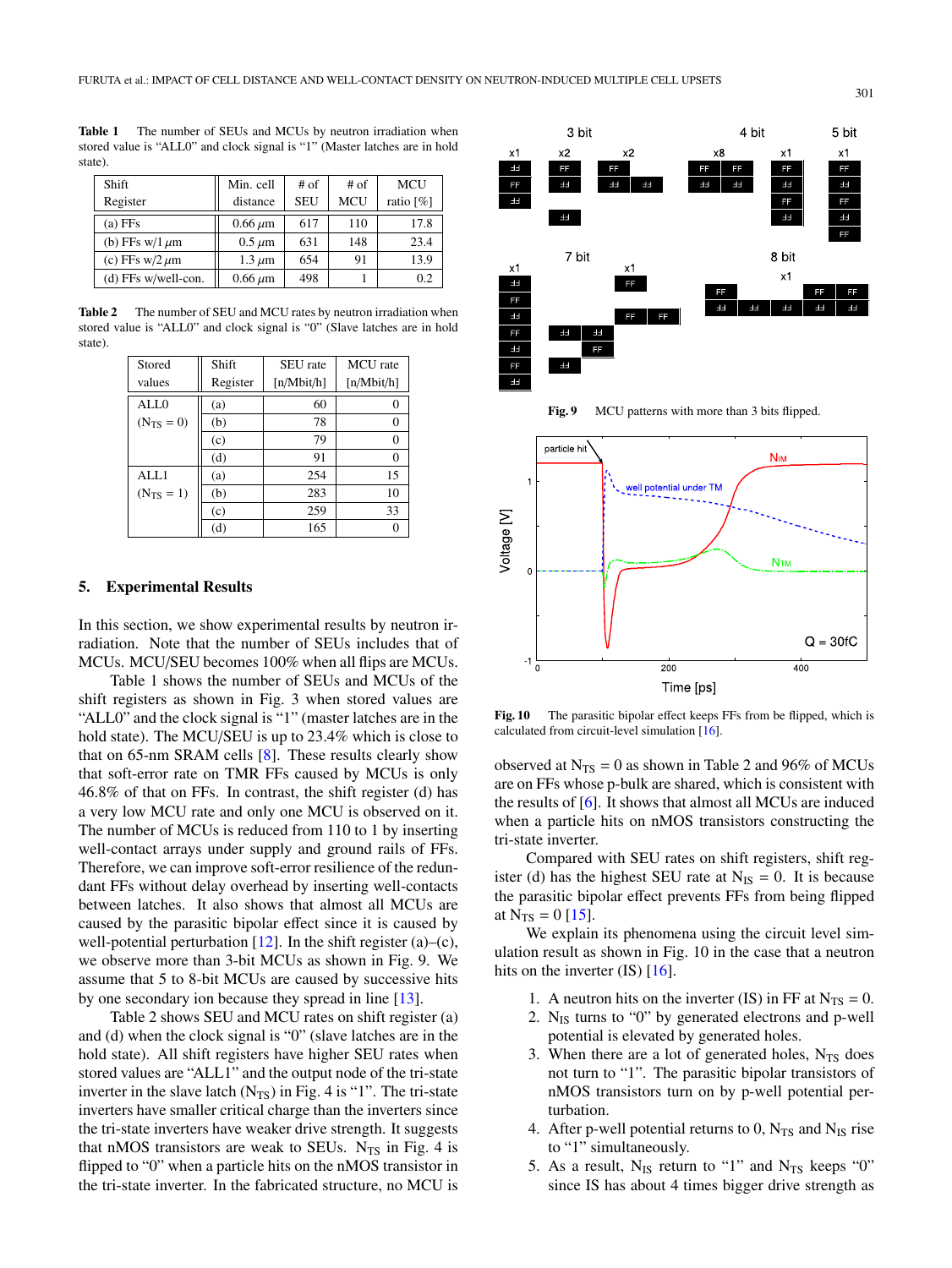

**Fig. 11** Distance-dependence of MCUs.



**Fig. 12** Placement of triple modular redundant FFs for effective softerror resilience.

shown in Fig. 4 and its output,  $N_{IS}$  rises to "1" more quickly than  $N_{TS}$ .

Stored values are not flipped by the parasitic bipolar effect. It is consistent with no MCU at  $N_{TS} = 0$ .

Figure 11shows the distance-dependence of MCU/SEU on FFs which is obtained from the shift registers  $(a)$ – $(c)$ . The MCU/SEU (y-axis) is calculated from measurement results at  $N_{TM} = 1$  or at  $N_{TS} = 1$ . In Fig. 11, MCU/SEU includes less than 4 bit MCUs since 5–8 bit MCUs occur with over  $5 \mu m$  cell-distance and each MCU is observed only once.

The MCU/SEU is exponentially decreased according to 10−0.43*<sup>d</sup>* (*d* is the distance between two latches) and is consistent with the MCU/SEU on 45 nm SRAMs and error rates on redundant FFs [\[17\]](#page-5-16). This result is also consistent with our device simulation results  $[18]$ . As shown in Fig. 4, master and slave latches in the FF have different structure. However, measurement results of MCU/SEU are distributed along the same straight line. Therefore, the MCU/SEU does not depend on the drive strength and load capacitance. As mentioned above, almost all MCUs are caused by the parasitic bipolar effect. Thus, we assume that a coefficient of fitting line highly depends on the well structure, wellcontact distance, impurity density and current amplification coefficient and does not depend on technology nodes directly. G. Gasiot shows experimental neutron MCU rates on SRAMs as a function of technology feature size. MCU rates are exponentially increased when the technology nodes scale down [\[8\]](#page-5-7). Suppose that technologies scale down is correlated with the cell distance, MCU/SEU does not depend on the technology node but depends on the cell distance. To achieve same error rates on TMR FF fabricated in different technology nodes, required cell distances are almost equivalent even if technology nodes are different. Compared with the cell size, the required cell distance and area overhead are relatively increased in advanced technology nodes.

For higher LSI reliability, when we implement TMR FFs, we should separate FFs which compose a TMR FF from each other and keep them apart as much as possible in order to reduce MCU rate and achieve higher error resilience. However, it consumes huge area or complicated design procedures. There are trade-off between LSI reliability and area overhead.

In the fabricated technology, we suggest the placement of redundant FFs as follows and as in Fig. 12 for effective soft-error resilience.

- 1. Insert well-contacts between their FFs (Fig. 12 (a)).
- 2. Implement each FF on different p-well regions (Fig. 12(b)).
- 3. Implement p-well-sharing FFs in a horizontal line for separating their FFs from each other (Fig. 12 (c) and  $(d)$ ).

## **6. Conclusion**

We measured neutron-induced MCUs on FFs in a 65-nm bulk CMOS process in order to evaluate their dependencies on the distance of FFs and well-contact density. Accelerated neutron test results show that the MCU/SEU is up to 23.4% and it is exponentially decreased by the distance of latches. The MCU is an urgent issue for redundant FFs and the MCU mitigation design is required in 65-nm and less technologies nodes. The measurement results also show that MCU rates can drastically be reduced by inserting well-contact arrays between FFs. The number of MCUs is reduced from 110 to 1 by inserting well-contact arrays under supply and ground rails. We can improve soft-error resilience without delay overhead by inserting well contacts between latches on radhard FFs.

#### **Acknowledgments**

The authors would like to thank to Prof. K. Hatanaka, Prof. M. Fukuda, and Prof. K. Takahisa at RCNP and all the other RCNP staffs for our neutron-beam experiments. This work is partly supported by Grant-in-Aid for JSPS Fellows (24·7662). The VLSI chip in this study has been fabricated in the chip fabrication program of VLSI Design and Education Center (VDEC), the University of Tokyo in collaboration with Cadence Corporation, Synopsys Corporation,